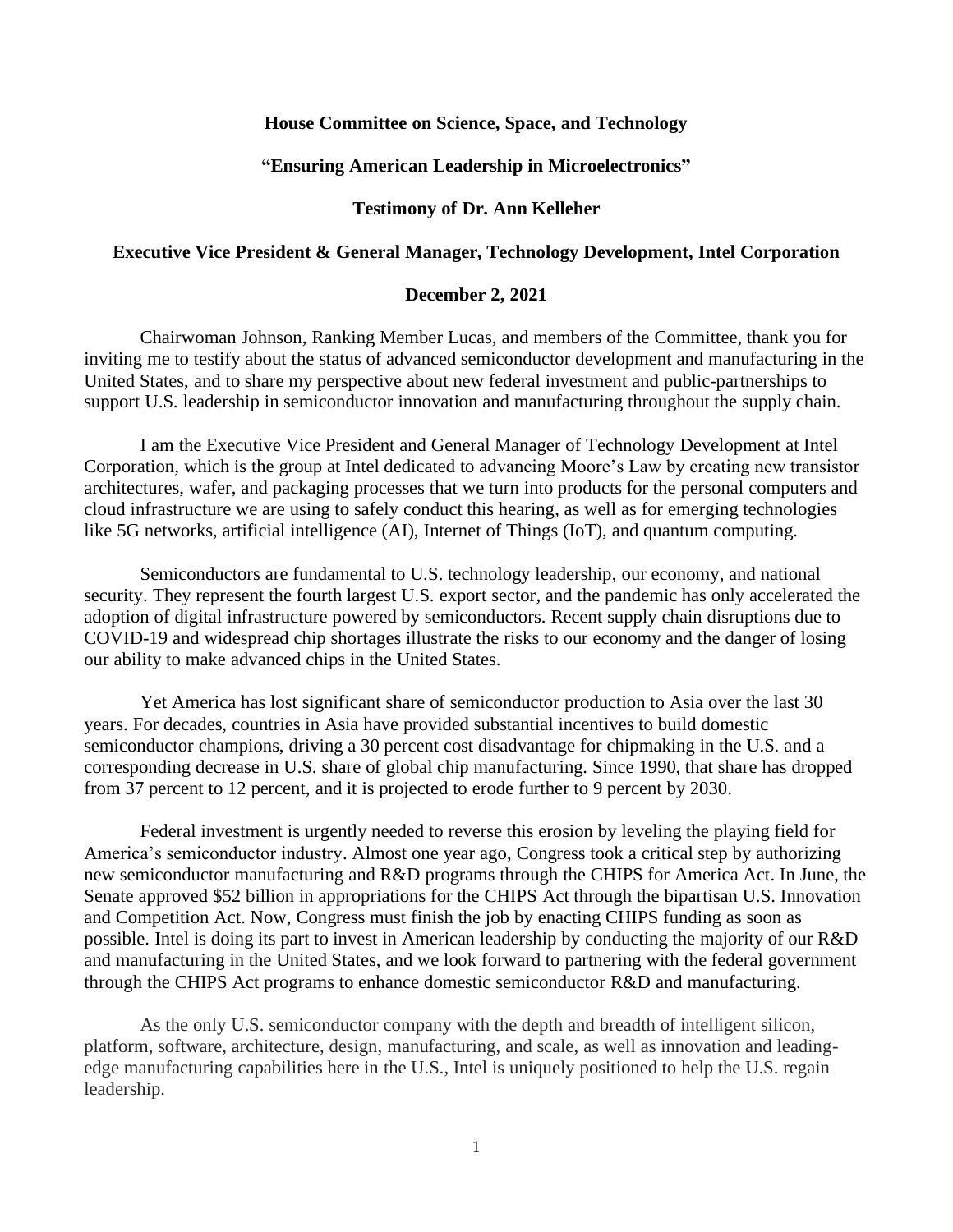# **Executive Summary**

A November 2021 paper from the Boston Consulting Group (BCG) identified the three essential ingredients for a strong U.S. semiconductor industry: i) manufacturing process technology, including intellectual property (IP) and know-how based in the United States; (ii) U.S. fab capacity to support growing demand in the U.S. and worldwide, and (iii) advanced packaging capability and capacity. BCG also identified the two most significant gaps currently facing the United States in establishing those three ingredients: (i) a 30 percent or more cost disadvantage with East Asia that U.S. chipmakers face; and (ii) public funding for R&D, which lags both Taiwan and Korea where the most advanced semiconductors are currently manufactured. Forty years ago, federal investment in semiconductor R&D was more than double that of private investment, but today, U.S. private investment is nearly twenty times that of public funding.

The U.S. government will need to effectively leverage funding from the CHIPS Act that will be allocated to new and existing R&D programs to ensure we achieve and maintain American technology leadership. To do so, the government should take an inventory of existing federal R&D programs and partnerships with private industry to identify the critical technology gaps, and with the help of the Industrial Advisory Committee established pursuant to the CHIPS Act, determine how best to fill those gaps by using existing infrastructure in combination with new resources. These efforts should be part of developing a national semiconductor strategy and technology roadmap. The two most significant new R&D programs under the CHIPS Act are the National Semiconductor Technology Center (NSTC) and the National Advanced Packaging Manufacturing Program (NAPMP).

- NSTC. Intel recommends the NSTC prioritize R&D on future breakthrough challenges that align with industry goals, and leverage existing industry infrastructure to save time and cost. NSTC should be led by a neutral non-profit that can reconcile conflicting views, such as around IP policy.
- NAPMP. High-performance chips rely heavily on advanced packaging technology, and that reliance coupled with the current worldwide capacity constraints, has highlighted the need for self-sufficient domestic packaging infrastructure. The NAPMP should establish a Package Research Center (or Centers) that allow for packaging integration – combining all the different parts together to develop and demonstrate a complete solution that improves chip performance and reduces its size.

The CHIPS Act has the right provisions to create a strong U.S. semiconductor industry, and we have confidence that if funded in a robust and sustained manner, these programs will significantly increase supply chain resiliency and contribute to American technology leadership.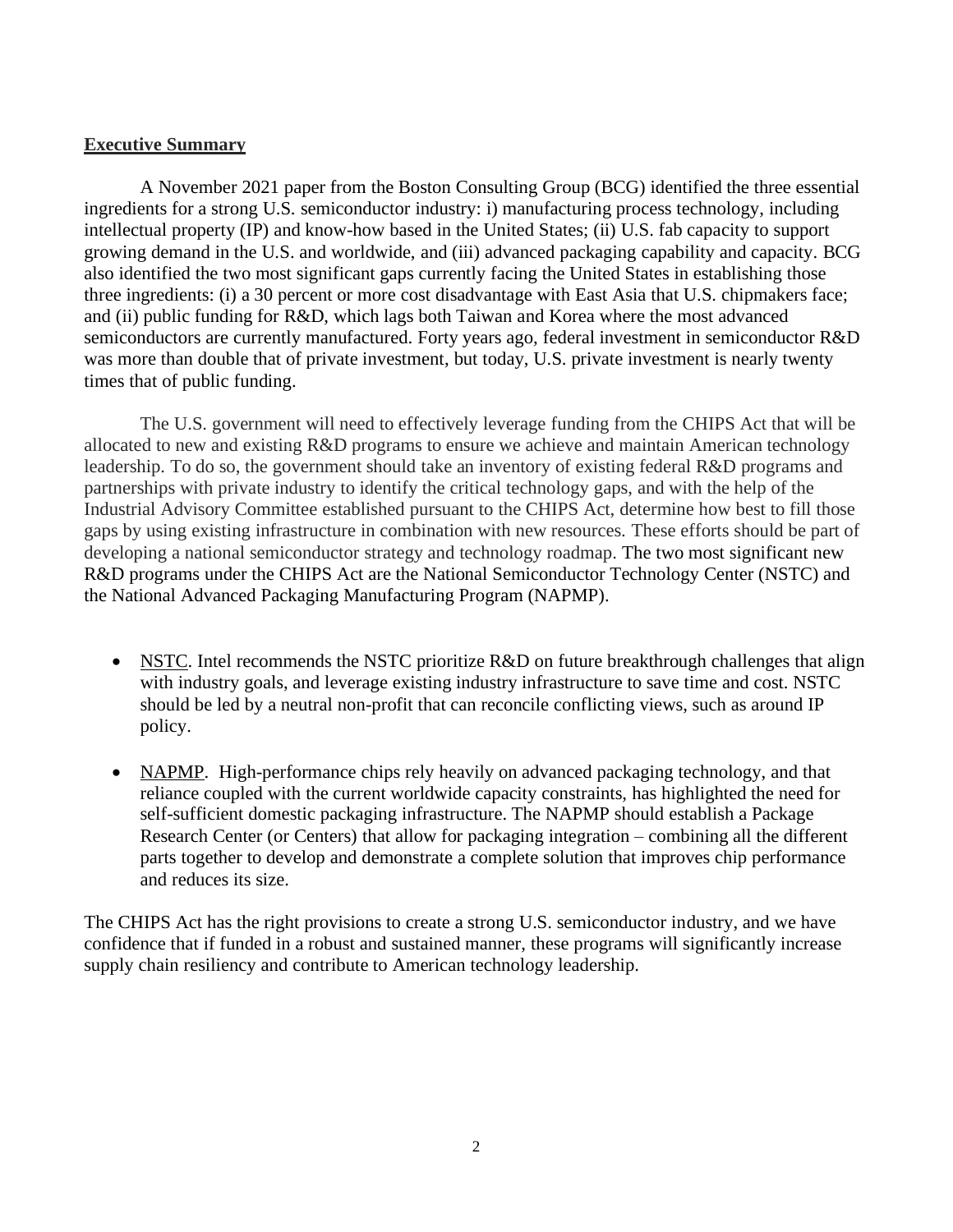## **Background**

Intel Corporation is the world's largest semiconductor manufacturer,<sup>1</sup> employing over 110,000 people globally and approximately 53,000 in the United States. Intel is headquartered in Santa Clara, California and has innovation hubs in Oregon, Arizona, California, New Mexico, and Texas. Intel builds most of its product designs within its own leading-edge manufacturing and advanced packaging network, and offers foundry services for fabless chip design companies. Intel invested around \$33 billion in capital expenditures and \$27 billion in R&D from 2019-2021, the majority of which is conducted here in the United States.<sup>2</sup> Intel ranks sixth among publicly-traded U.S. companies in its individual R&D investment, and directly contributed almost \$26 billion to U.S. Gross Domestic Product (GDP) in 2019, with a total GDP impact to the U.S. economy of \$102 billion.<sup>3</sup>

Intel is making unprecedented new investments in U.S. semiconductor manufacturing capacity. Earlier this year, we announced plans to invest \$20 billion in the construction of two new fabrication facilities in Arizona,<sup>4</sup> and to invest \$3.5 billion in our New Mexico facility for the manufacturing of advanced semiconductor packaging technologies.<sup>5</sup> We also have announced our intention to select a new U.S. greenfield site worth up to \$100 billion in investment over the next decade. These plans demonstrate Intel's ongoing commitment to leadership investments in R&D and capital expenditures in the United States, investments that enhance U.S. technological leadership and ultimately U.S. national and economic security.

Each job at Intel is estimated to support up to 13 other jobs elsewhere, meaning Intel directly or indirectly supports more than 700,000 full-time and part-time jobs in the United States.<sup>6</sup> Our workforce is highly educated with approximately 90 percent of people working in STEM related professions. We employ many disciplines of technical experts including engineers, chemists, physicists, and mathematicians. In the United States Intel regularly hires graduates with associate degrees, baccalaureate, master's and PhD's. In recent years on average Intel has hired over 150 students graduating from PhD programs, a significant proportion of the graduates in targeted fields across the country.

Intel is one of only three semiconductor manufacturers in the world making advanced semiconductors and the only one with its research and development anchored in the United States. The semiconductor products that Intel manufactures provide the foundations for technologies ranging from personal computing, cloud computing, artificial intelligence (AI), Internet of Things (IoT), 5G, autonomous vehicles, quantum computing, to high-performance-compute solutions, that advance humanity's understanding of, and response to, society's most pressing challenges.

<sup>&</sup>lt;sup>1</sup> See IBISWorld Industry Report 33441a, "Semiconductor and Circuit Manufacturing in the US," June 2020.

<sup>&</sup>lt;sup>2</sup> Se[e https://www.intel.com/content/www/us/en/newsroom/news/us-economic-impact-study.html#gs.0juavq.](https://www.intel.com/content/www/us/en/newsroom/news/us-economic-impact-study.html#gs.0juavq)  $3$  Id.

<sup>4</sup> Se[e https://www.intel.com/content/www/us/en/newsroom/news/idm-manufacturing-innovation-product](https://www.intel.com/content/www/us/en/newsroom/news/idm-manufacturing-innovation-product-leadership.html#gs.zog0za)[leadership.html#gs.zog0za.](https://www.intel.com/content/www/us/en/newsroom/news/idm-manufacturing-innovation-product-leadership.html#gs.zog0za)

<sup>5</sup> Se[e https://www.intel.com/content/www/us/en/newsroom/news/new-mexico-manufacturing.html#gs.0i5sdw.](https://www.intel.com/content/www/us/en/newsroom/news/new-mexico-manufacturing.html#gs.0i5sdw)

<sup>6</sup> Se[e https://www.intel.com/content/www/us/en/newsroom/news/us-economic-impact-study.html#gs.0juavq.](https://www.intel.com/content/www/us/en/newsroom/news/us-economic-impact-study.html#gs.0juavq)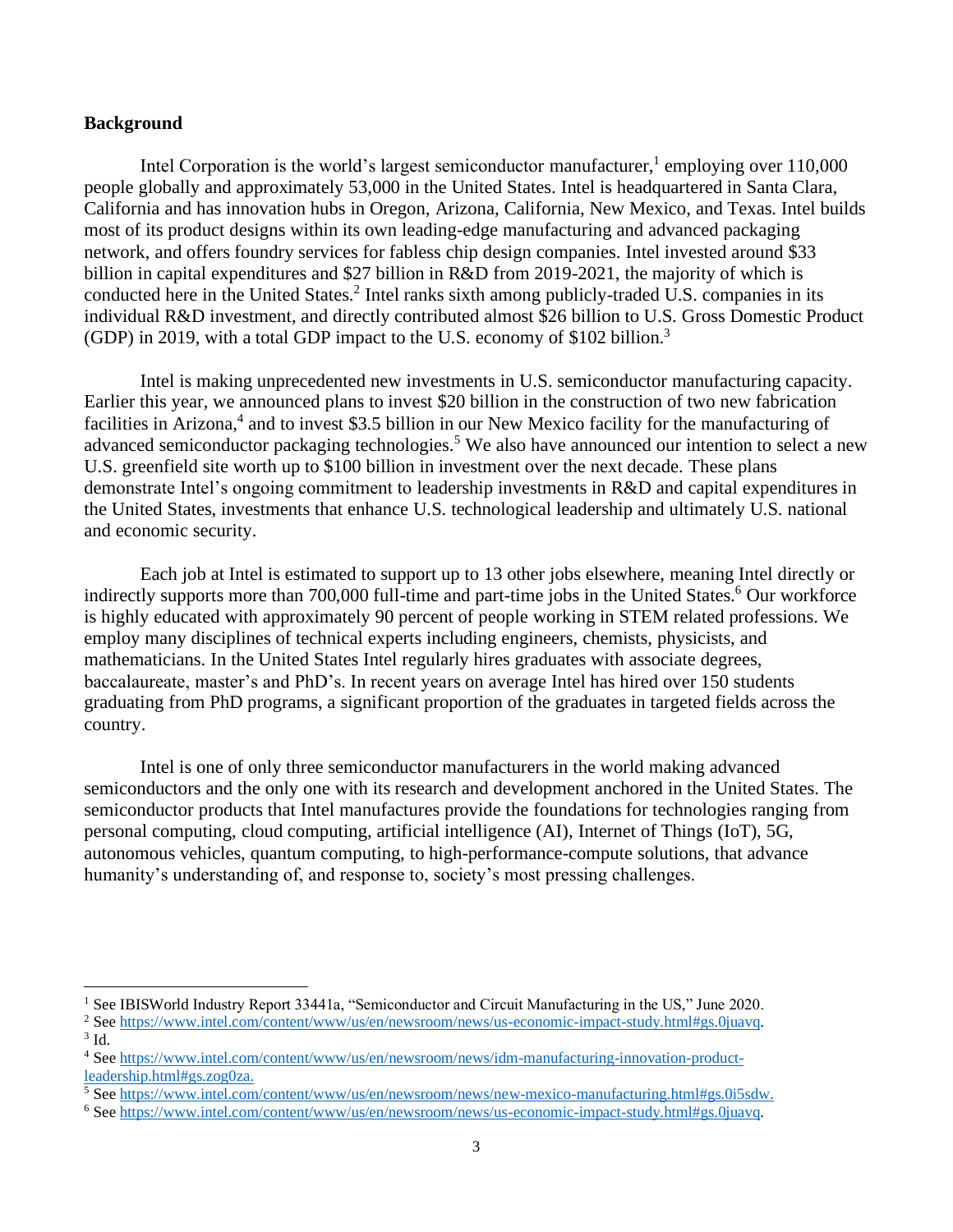## **Technology Development at Intel**

I lead Intel's Technology Development organization, which creates the baseline technology underpinning Intel's products and the manufacturing technology required to bring innovations into the physical world. This team's work resulted in an average of over 1,000 US patents filled per year over the last several years. I will provide a brief overview of the major teams and our process technology roadmap.

**Components Research** invents, develops, and demonstrates viable revolutionary and gamechanging process and packaging technology options for enabling Moore's Law extension and Intel product differentiation. They then transfer those innovations and enabling technologies to other Technology Development organizations for their use in manufacturing development. This team also champions and directs over 200 university research projects annually.

**Logic Technology Development** is widely recognized as one of the preeminent silicon process engineering organizations in the world, consisting of approximately 8,000 employees based primarily in Hillsboro, Oregon. It produces the 'heart' of Intel products, the transistor, that is used to build a microprocessor. To maintain a predictable Moore's Law driven cadence of silicon products, at any given time, approximately four to five logic process technologies are in various stages of the development cycle, from Pathfinding to Deployment. In addition, based on strategic direction or specific product needs, two to three specialty process flows, such as advanced memory or analog/RF processes, are typically in one of the development stages.

Our **Design Enablement Group** enables both internal and external design teams to deliver winning products on Intel's cutting-edge technologies. They are responsible for delivering best-in-class Process Design Kits, which are Computer-Aided Design representations of the silicon technology to enable designs. This team also works closely with Logic Technology Development to optimize the transistor development, routing and tools, flow and methods to deliver best-in-class power, performance, and area for Intel's products. Lastly, they deliver foundational IP and test-chips and test vehicles which are a critical part of the technology development for yield and IP learning.

The **Assembly Test and Technology Development Group** is the world leader in advanced packaging technologies with a strong portfolio of 2.5D and 3D advanced packaging offerings. This team has substrate and assembly factories to develop leading edge packaging technologies. They create industry-leading known good die sort and test capability, and they offer package design services and silicon package co-design enablement and offer world-class board assembly.

# **Intel's Process Technology Roadmap**

Earlier this year, I helped unveil one of the most detailed process technology roadmaps that Intel has ever provided, showcasing a new node naming system and breakthrough technologies that will power new products through 2025 and beyond, including:

- **RibbonFET**, our first new transistor architecture in more than a decade
- **PowerVia**, an industry-first new backside power delivery method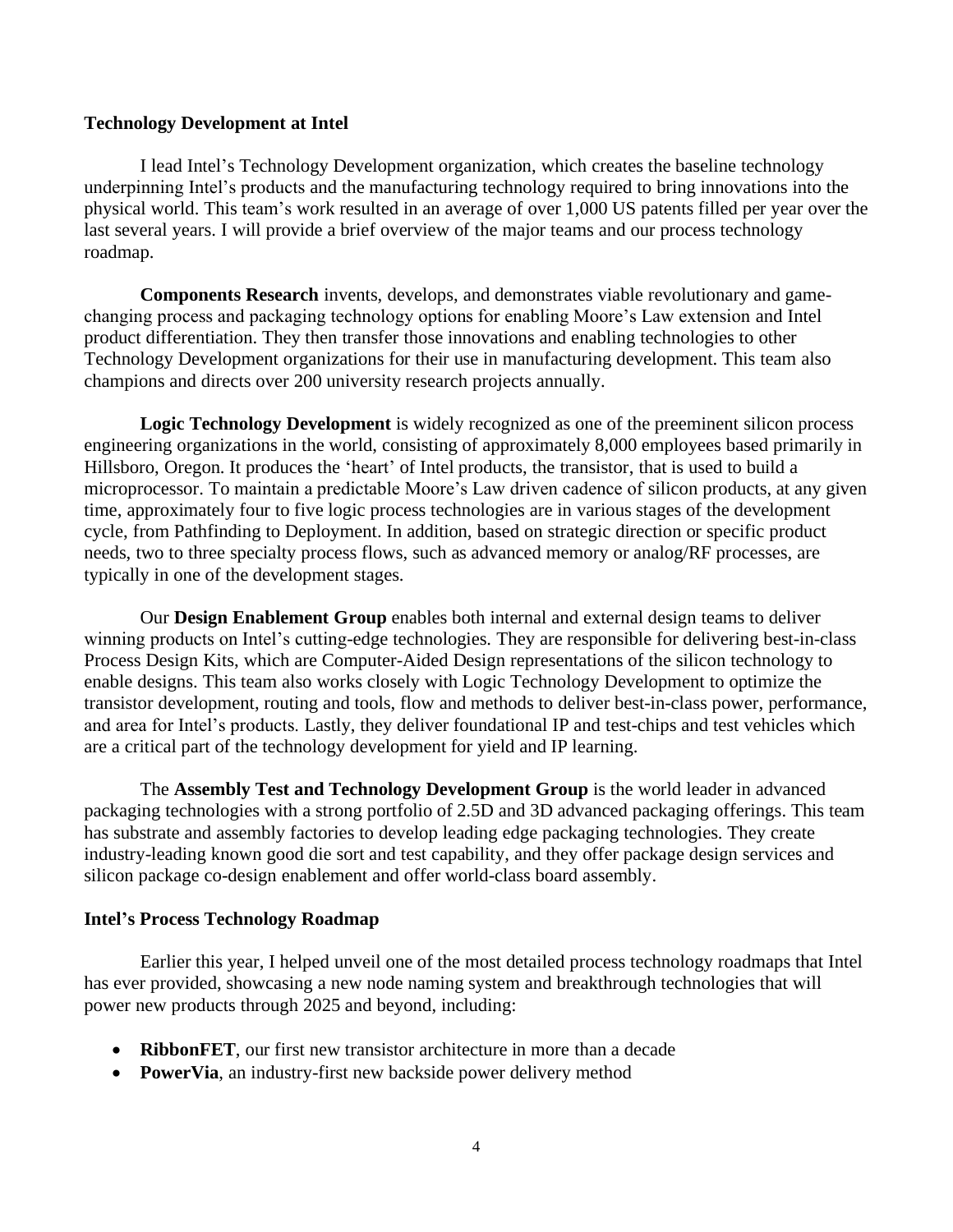• **High NA EUV**, our plans to adapt next-generation High Numerical Aperture extreme ultraviolet lithography



Intel's technology roadmap relies on new levels of innovation, including not only deep transistor-level enhancements, but also innovations all the way up the stack to the interconnect and standard cell level. The company has moved to an accelerated pace of innovation to enable an annual cadence of process improvements.

# **Manufacturing at Intel**

While Intel conducts the majority of manufacturing in the United States, our global manufacturing scope and scale enable us to provide our customers with a broad range of leading-edge products. Integrated manufacturing has been foundational to our success, enabling product optimization, improved economics, and supply resilience. As semiconductor manufacturing becomes more complex, Intel is one of the few remaining firms in the world, and the only one in the United States, that can do both leading-edge design and manufacturing in-house.

Intel has nine global manufacturing sites—five for silicon wafer fabrication and four for the assembly and testing of our products. We operate in a network of manufacturing facilities integrated as one factory to provide the most flexible supply capacity. Our new process technologies are transferred identically from our central development fab in Oregon to each manufacturing facility. After transfer, the network of factories and the development fab collaborate to continue driving operational improvements. This enables fast ramp of the operation, fast learning, and better quality control.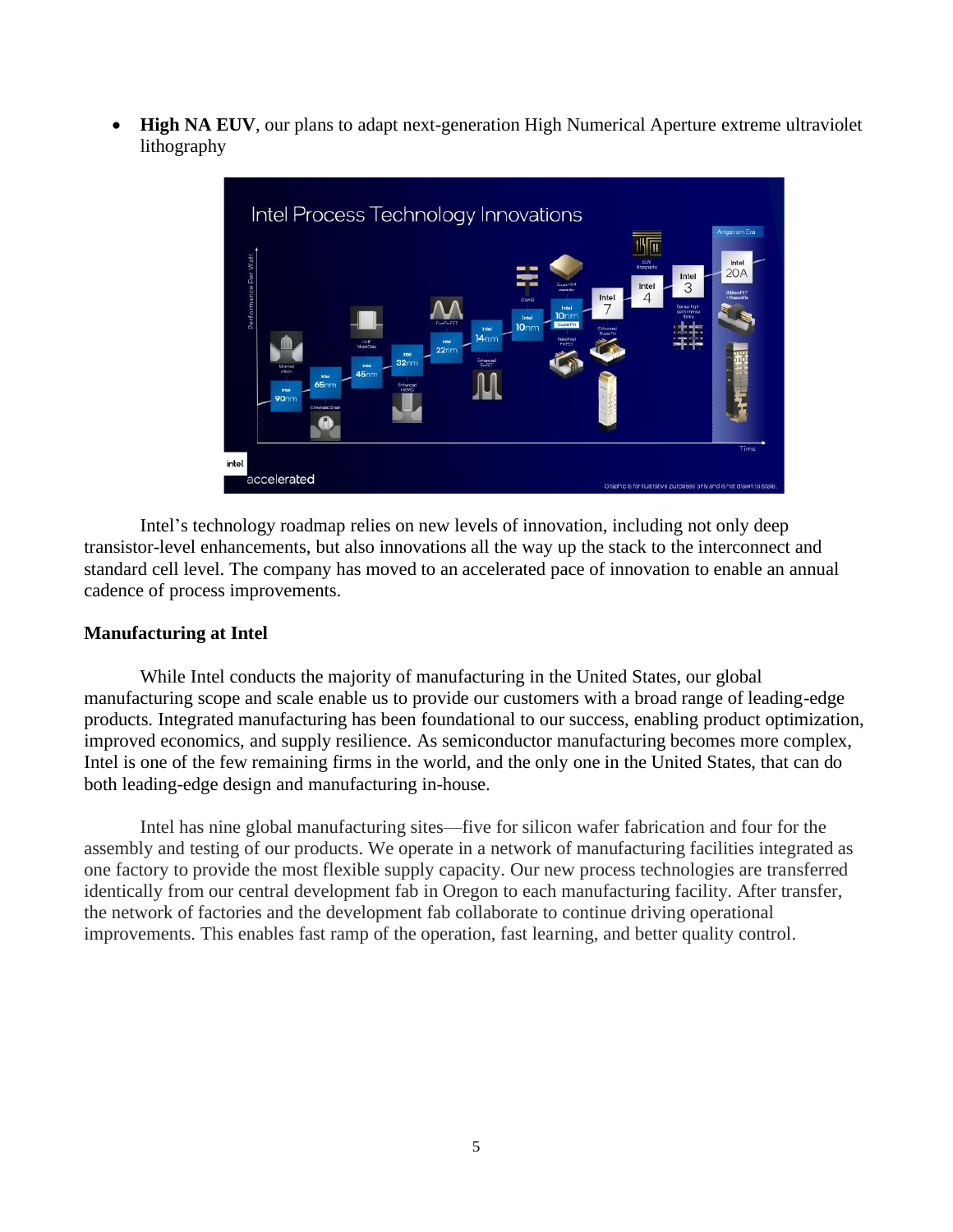

## **State of U.S. Semiconductor R&D and Manufacturing**

The U.S. share of semiconductor manufacturing capacity has experienced a precipitous decline over the last 30 years. In 1990, the United States represented 37 percent of the world's supply of semiconductors but today comprises only 12 percent, a share forecasted to decline even further without intervention.<sup>7</sup> In contrast, Asia is now home to about 75 percent of the world's total semiconductor manufacturing capacity. This imbalance exists mostly because foreign governments have invested heavily in chip manufacturing incentives while the U.S. government has not.



Global manufacturing capacity by location (%)

Sources: VLSI Research projection; SEMI second-quarter 2020 update; BCG analysis. Note: All values shown in 8" equivalents; excludes capacity below 5 kwpm or less than 8". <sup>1</sup> Includes Israel, Singapore, and the rest of the world.

Designing and manufacturing leading-edge chips has become increasingly costly at each node size. The capital expenditures required to build and outfit a leading-edge fab have grown exponentially from around \$3 billion just a decade ago to \$20 billion today. Substantial investments into process

<sup>7</sup> Se[e https://www.semiconductors.org/resources/sia-summary-of-bcg-sia-report-government-incentives-and-u-s](https://www.semiconductors.org/resources/sia-summary-of-bcg-sia-report-government-incentives-and-u-s-competitiveness-in-semiconductor-manufacturing/)[competitiveness-in-semiconductor-manufacturing/](https://www.semiconductors.org/resources/sia-summary-of-bcg-sia-report-government-incentives-and-u-s-competitiveness-in-semiconductor-manufacturing/)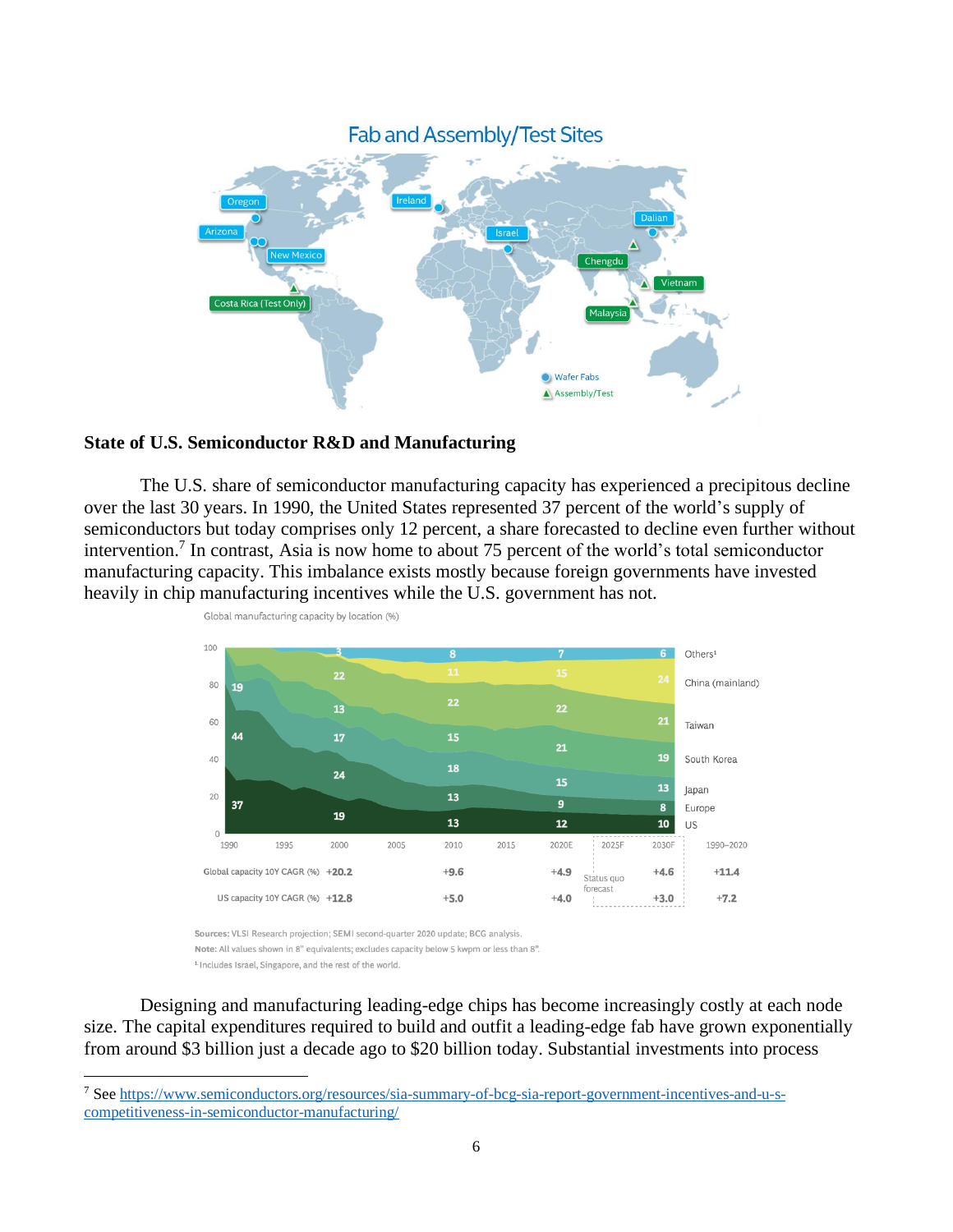technology development are also necessary to master the processes required to operate a leading-edge fab, but integrated circuit scaling is getting more difficult as traditional devices reach their scaling limits. As a result, lithography is now the most important step in fabricating integrated circuits and is also the most expensive in terms of total wafer processing cost. Due to these dramatic increases in manufacturing and technology development expenses, fewer and fewer manufacturers globally can absorb the investments required to develop the latest node sizes (see figure below).<sup>8</sup> Today, only three leading-edge logic manufacturers remain: Intel, Samsung, and TSMC.



Advanced packaging technologies are also undergoing a major transition from primarily connecting small geometry wiring on a die to the looser wiring density on system board to connecting small geometry wiring between many die inside one package. This 3D Heterogeneous Integration, using novel package technology as its core building block, is becoming vital to the semiconductor industry as traditional chip scaling slows down. Currently, less than two percent of the capacity for assembly, test and substrate manufacturing is in the United States. With the reported investments of Asian countries coupled with that of Asian private sector companies in 3D packaging, the United States and U.S. based companies are becoming further challenged to maintain their leadership.

<sup>8</sup> Se[e https://www.kearney.com/communications-media-technology/article/?/a/europes-urgent-need-to-invest-in-a-leading](https://www.kearney.com/communications-media-technology/article/?/a/europes-urgent-need-to-invest-in-a-leading-edge-semiconductor-ecosystem)[edge-semiconductor-ecosystem.](https://www.kearney.com/communications-media-technology/article/?/a/europes-urgent-need-to-invest-in-a-leading-edge-semiconductor-ecosystem)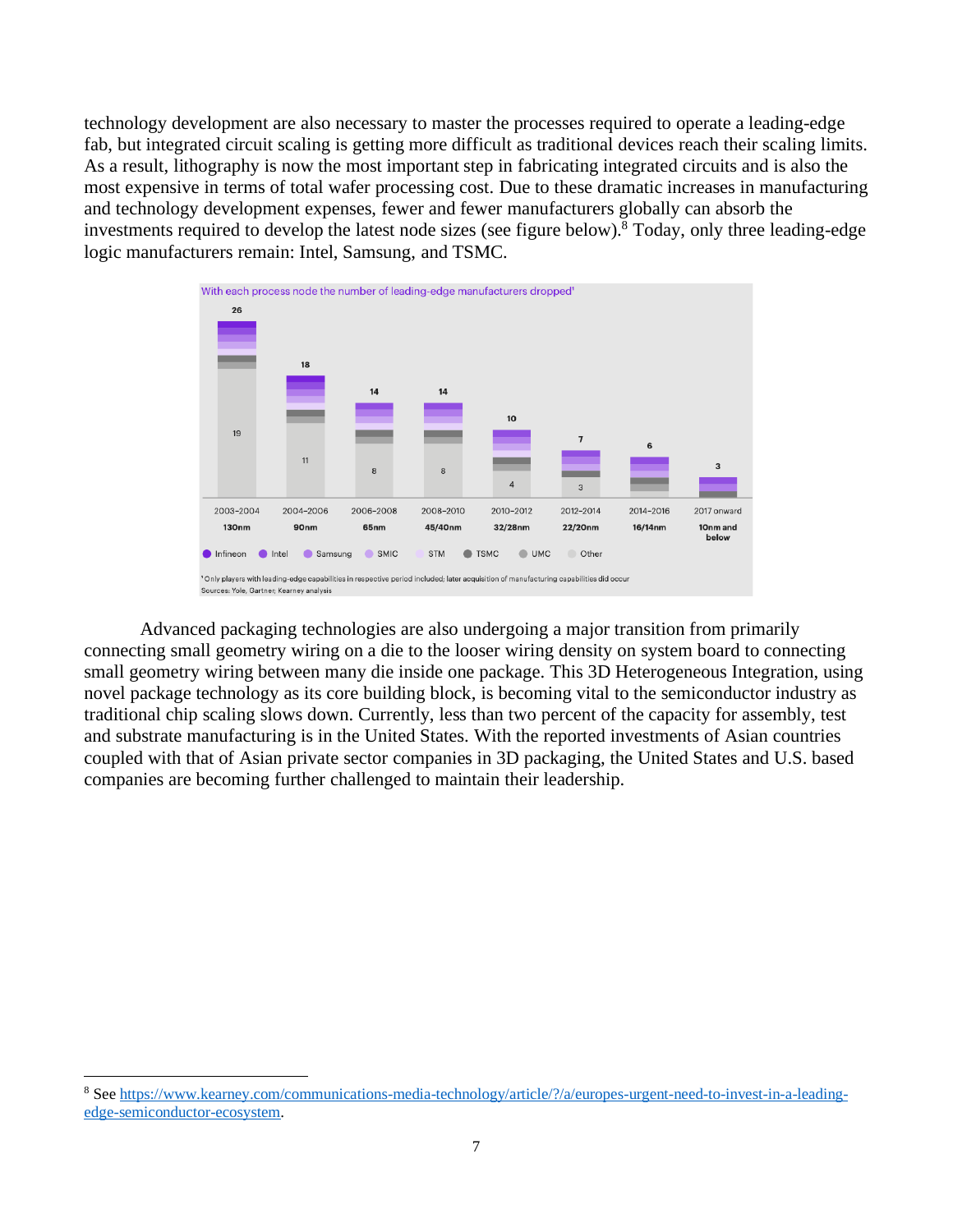# Integrating 2D and 3D Packaging



Intel's Ponte Vecchio, a product targeted for Argonne National Laboratory's exascale Aurora Supercomputer, represents the current state of the art in packaging.

A November 2021 paper from the Boston Consulting Group (BCG) identified the three essential ingredients for a strong U.S. semiconductor industry: 1) U.S. fab capacity to support growing demand in the U.S. and worldwide, 2) advanced packaging capability and capacity, and 3) manufacturing process technology including IP and know-how based in the United States.<sup>9</sup> BCG also identified the two most significant gaps currently facing the United States: the 30 percent cost disadvantage faced by chipmakers domestically and public funding for R&D which lags both Taiwan and Korea. Forty years ago, federal investment in semiconductor R&D was more than double that of private investment (\$1 billion federal to \$0.4 billion private). But today, private investment is nearly \$40 billion, vastly exceeding the federal government investments of \$1.7 billion in semiconductor-specific R&D and \$4.3 billion in research in semiconductor-related fields."<sup>10</sup>

Federal government support for both R&D and manufacturing is needed to address these gaps and maintain a world-leading U.S.-based semiconductor industry. The CHIPS for America Act enacted in the National Defense Authorization Act for Fiscal Year 2021 established an effective framework of federal programs and public-private partnerships to address R&D and manufacturing challenges, including the following:

- **Financial Assistance Program** to incentivize investment in facilities and equipment for semiconductor fabrication, assembly, testing, advanced packaging, or R&D,
- **National Semiconductor Technology Center** (NSTC) public-private consortium to conduct research and prototyping of advanced semiconductor technology,
- **National Advanced Packaging Manufacturing Program** to strengthen domestic semiconductor advanced test, assembly, and packaging capability, and

<sup>&</sup>lt;sup>9</sup> Se[e https://www.bcg.com/publications/2021/establishing-leadership-in-advanced-logic-technology](https://www.bcg.com/publications/2021/establishing-leadership-in-advanced-logic-technology)

<sup>10</sup> See<https://www.semiconductors.org/sparking-innovation/>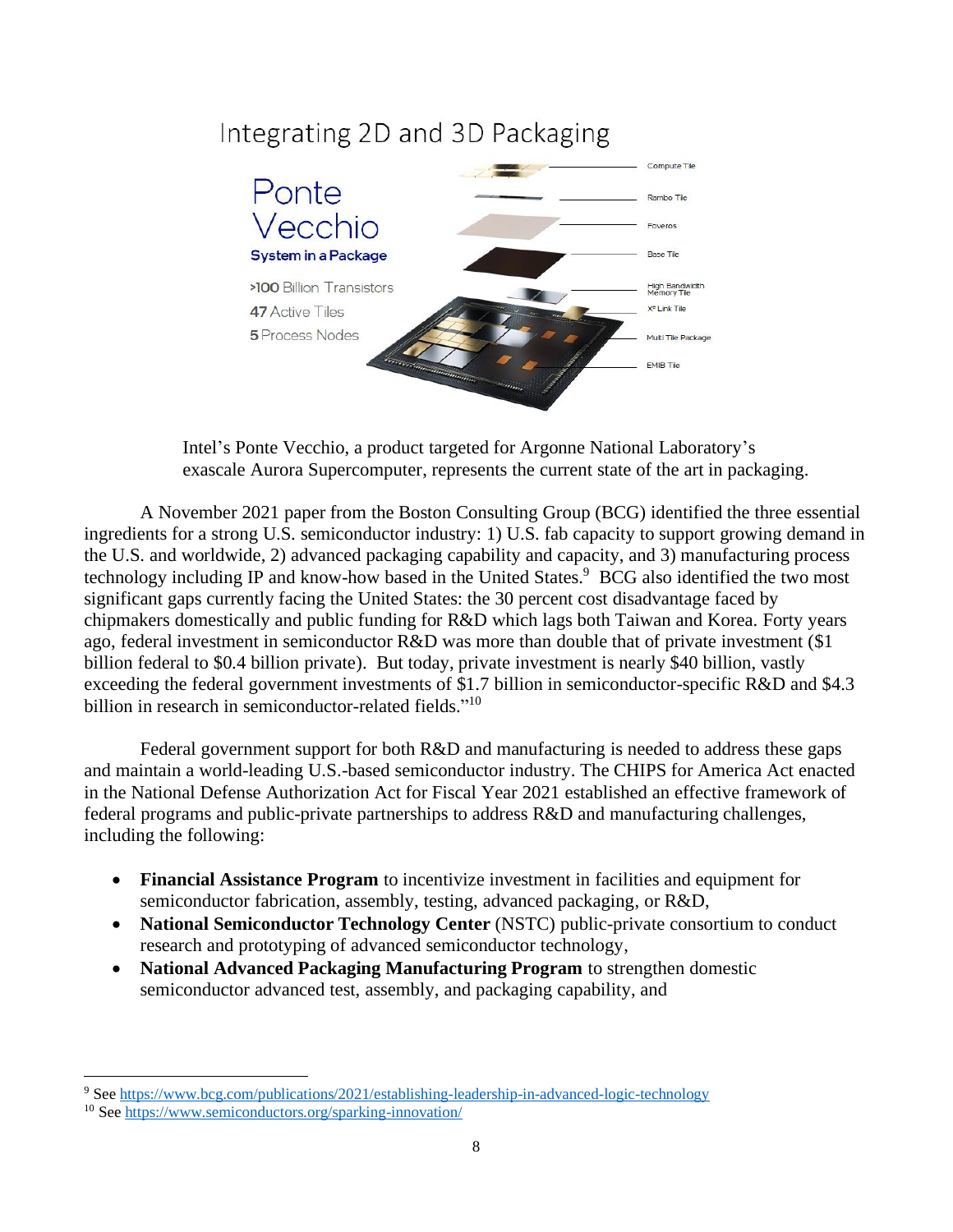• **Industrial Advisory Committee** to advise the federal government on matters relating to microelectronics R&D, manufacturing, and policy.

These programs must be funded by Congress as soon as possible so that implementation can begin. Other countries in Asia and the EU are doubling down on their existing investments in semiconductor development and manufacturing, and the United States risks being left further behind.

# **National Semiconductor Technology Center (NSTC) Recommendations**

Intel has been working with many groups including The Semiconductor Alliance to make recommendations for the NSTC. MITRE Engenuity, a non-profit arm of MITRE, and The Semiconductor Alliance recently developed and published a white paper to address the challenges of bridging the valley of death and driving innovation.<sup>11</sup> Intel supports the group's vision, which outlines how a carefully planned NSTC will address key challenges for the semiconductor industry:

- **A Marketplace of Competitive Ideas –** Launch Breakthrough Challenges that align industry around revolutionary goals that result in competitive products manufactured in the United States.
- **A Whole-of-Nation Effort** Leverage and develop access to a nationwide network of existing facilities at U.S. companies to save cost and time.
- **High-Impact Investment and Incubation** Establish an investment fund that fills emerging companies' need for capital and connects companies with resources and facility access to de-risk technology maturation.
- **A Workforce of the Future** Invest in a robust domestic semiconductor workforce through curriculum development, internship and job opportunities, scholarships, vocational training programs, and K-12 educational resources.
- **Neutral, Balanced, and Resilient Governance** Create an effective governance model that mitigates conflicts of interest and remains focused on the good of the nation and the U.S. semiconductor industry.
- **Accountability to U.S. Government Objectives Coordinate with existing and future U.S.** government programs.

Intel also believes the following key guiding principles are critical to the NSTC's success:

- **Governance Framework** 1) Should be led by a neutral non-profit, not a member of the industry, 2) should be focused on the needs of U.S. semiconductor manufacturers and their key suppliers, and 3) should not include foreign semiconductor manufacturers as a part of the governance.
- **Funding** Should come from both the federal government and participating U.S. companies, prioritize U.S. companies' R&D leadership, focus on revolutionary research projects targeted for 6-12 years out, and must enable long-term sustainment of the NSTC.
- **Prototyping Projects** Best done 1) by one leading U.S. company with invited participation from key suppliers or research groups, 2) in a U.S. company's facilities for cost and efficiency

<sup>&</sup>lt;sup>11</sup> American Innovation, American Growth: A Vision for the National Semiconductor Technology Center, MITRE Engenuity, November 2021, available at <https://info.mitre-engenuity.org/semiconductor-alliance-vision-for-nstc>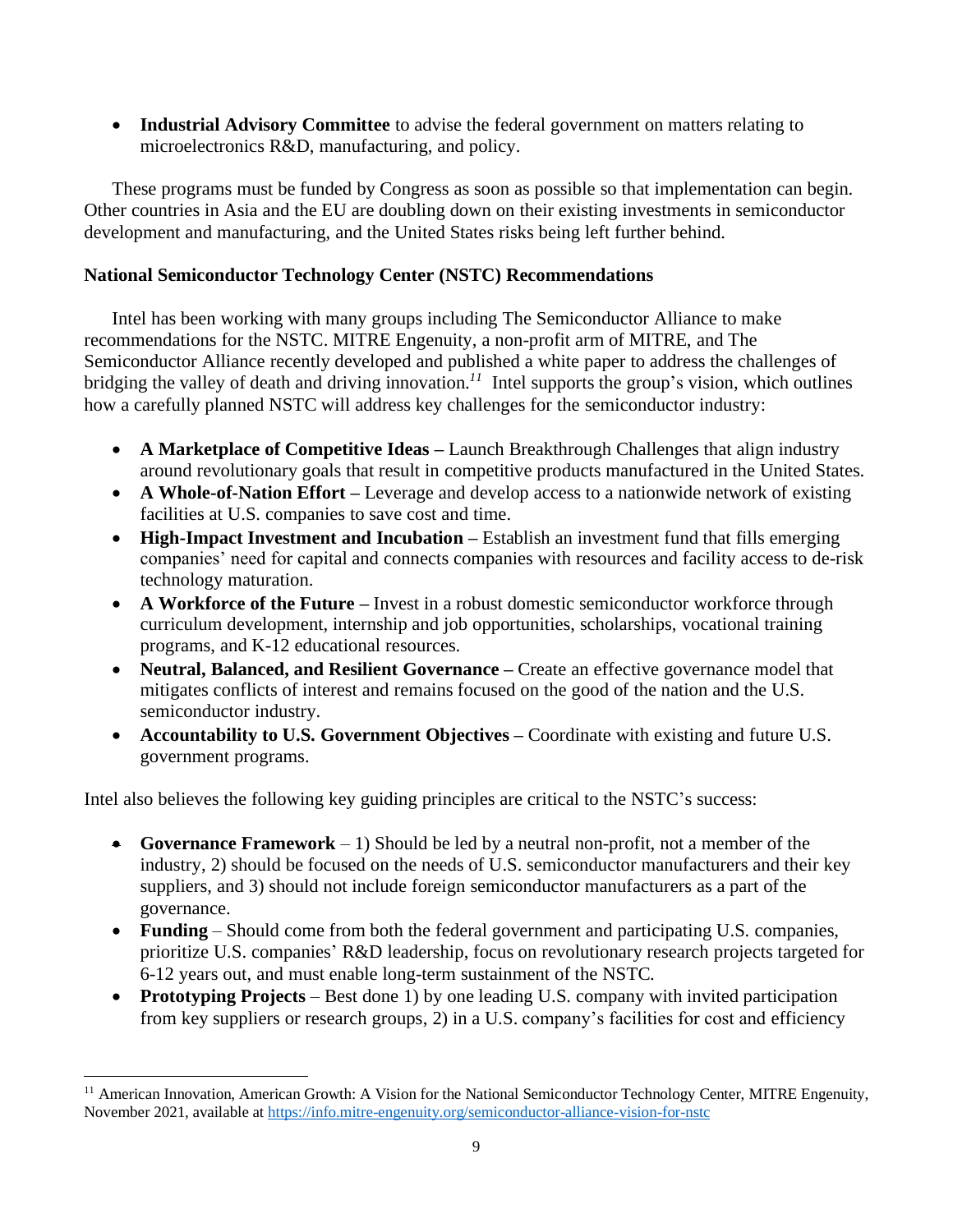benefits, and 3) may include research partners from other companies or universities at the discretion of the lead company, but results are considered proprietary.

• **IP Policy** – Intellectual property (IP) should be owned by the companies doing the research, not by NSTC, and pre-competitive research can be collaborative multi-company projects.

In the semiconductor industry, breakthrough technologies can take over 10 years to become commercially marketable, manufacturing fabs cost tens of billions of dollars, and technical risk is high. Without investment, many ideas have no domestic path from "lab to fab." Funding, while critical, is not the only thing that companies need to shepherd new technologies across the valley of death. It is equally critical to have access to facilities, tools, and personnel suitable for demonstrating the ability to produce an innovation at commercial scale. While some prominent market leaders like Intel have their own corporate facilities for prototyping and scaling novel technologies, they tend to be the exception rather than the rule, and these facilities are typically not accessible to external teams.

#### **National Advanced Packaging Manufacturing Program Recommendations**

The rapid proliferation of high-performance products that rely on advanced packaging technology, coupled with the current worldwide capacity constraints, have highlighted the need for a robust, self-sufficient domestic infrastructure ranging from research through development to production. A critical imperative to meet these challenges and the requirements of the National Advanced Packaging Manufacturing Program is to establish a Package Research Center (or Centers) that allows for packaging integration – combining all the different parts together to develop and demonstrate a complete solution that improves performance and reduces size. This integration should span the complete ecosystem – from manufacturers to customers, from university researchers (faculty and students) to staff from the industrial sector, from material suppliers to equipment suppliers, from software providers to hardware providers.

With the establishment of a dedicated center for advanced assembly, test, and substrate development, basic integrated flows can be demonstrated, and prototypes built that meet key performance and quality and reliability metrics and enable rapid scaling in a domestic based manufacturing base. A center would provide a location for participants from academia, U.S. companies and the U.S. government to work together to develop leadership technologies and an educated and highly capable work force to support an innovative and robust domestic packaging industry. In Intel's discussions with many universities and with industrial partners, there is a strong consensus to establish this type of joint development center, which would build on the multi-tiered programs and projects where Intel collaborates across the ecosystem.

In addition, a Package Research Center should develop next generation substrate technologies that continue to support Moore's Law requirements and the development of heterogeneously integrated micro-systems. Package substrates are currently manufactured overseas, which puts our supply chain at risk. A Package Research Center could explore cost-effective manufacturing techniques to enable package substrates to be domestically manufactured and integrate advanced smaller geometry higher performances substrate technologies with assembly and test technologies.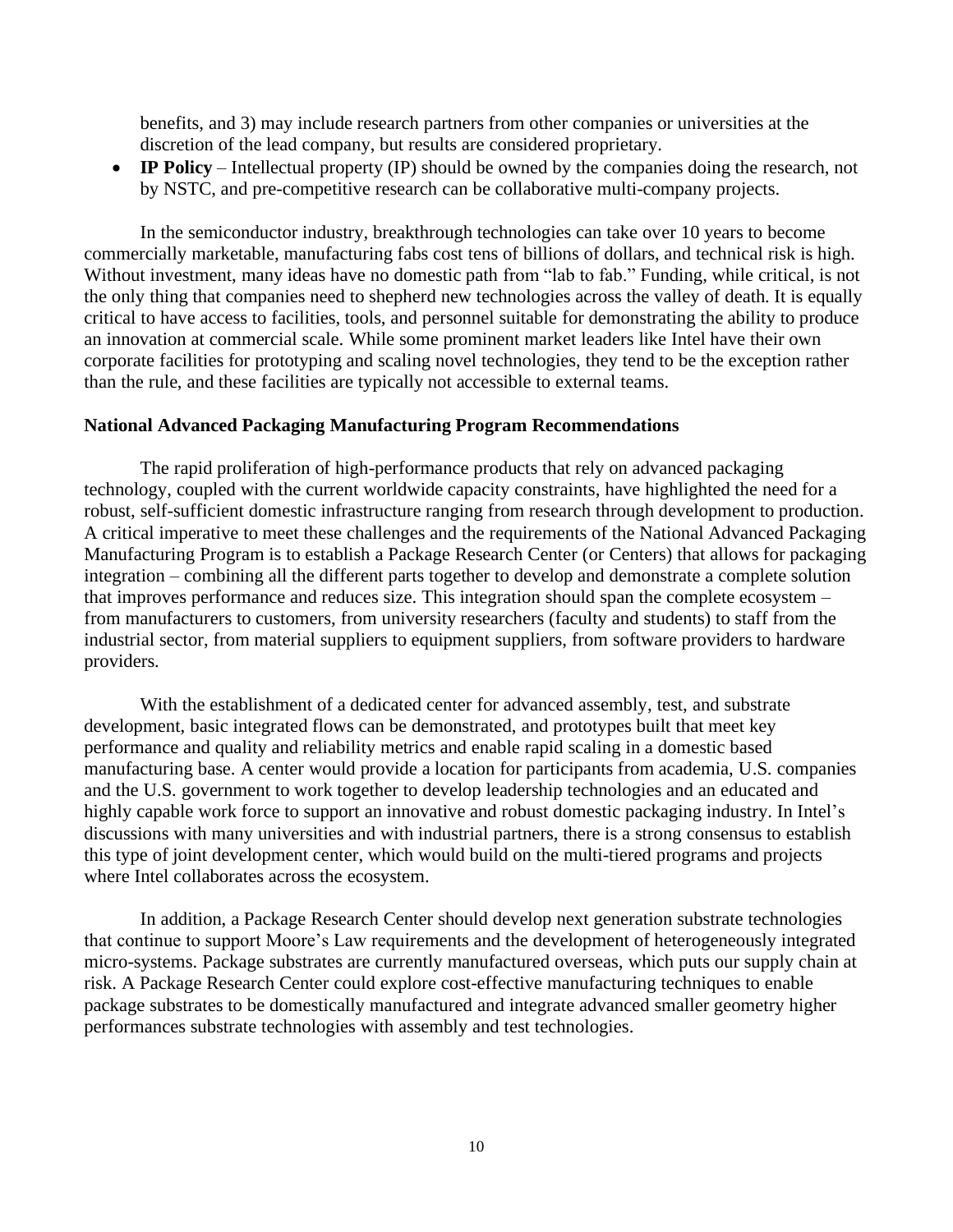#### **Workforce Perspectives**

Ensuring U.S. leadership in semiconductors also requires a reliable workforce, including workers with advanced degrees in STEM fields and other highly trained technical workers. Fewer U.S. students, however, are choosing the semiconductor industry as a career choice, which threatens to make workforce availability a limiting factor to a strong U.S.-based semiconductor industry. Approximately 90 percent of Intel's employees work in STEM-related technical roles—from engineering, physics, and chemistry to cooling, filtration, and technical maintenance. Filling new jobs in each of these fields, especially at a time when competition for technology workers is only intensifying, presents additional challenges that we cannot fully address on our own.

More government assistance—at the federal, state and local level—is needed to address shortfalls in the STEM talent pipeline, including the longstanding gaps in access to STEM education and training that have been magnified by the global pandemic. Government and industry must partner together to both expand educational/training opportunities and increase interest in STEM fields. Particular attention needs to be focused on females and students from low-income communities who continue to be underrepresented in the STEM pipeline.

We must also work together to significantly increase access to, and participation in, STEMrelated higher education—from technical training to post-doctoral research. Efforts must be made to increase and scale scholarships in engineering, computer science, and other critical STEM fields, as well as graduate research fellowships and post-doctoral programs. We must also provide additional support to community colleges, vocational institutions, and other entities that educate and train individuals in related technical disciplines. Such entities include the U.S. Armed Forces, where Intel has found success in recruiting experienced individuals for technical roles in our fabs.

Relatedly, we know that we will never solve the shortage in STEM workers without a specific focus on underrepresented minority groups. One successful model is the **National GEM Consortium**, which is already supported by the NSF and has helped to increase diversity in the STEM workforce. Through the program, Intel supports minority students seeking graduate STEM degrees—including through financial assistance, internships, and mentorship—often leading to successful careers at Intel. NSF support can benefit similar collaborative programs, including partnerships with Historically Black Colleges and Universities (HBCUs) and other minority-serving institutions. In 2017, for example, Intel launched a \$4.5 million program with six HBCUs to increase participation in electrical engineering, computer engineering, and computer science. These partnerships have yielded results – for example, at Howard University, enrollment in computer science and computer engineering has increased by 55 percent and 47 percent, respectively. With government support, potentially through the NSTC, these and similar programs could reach many more students to help bolster the domestic semiconductor industry workforce.